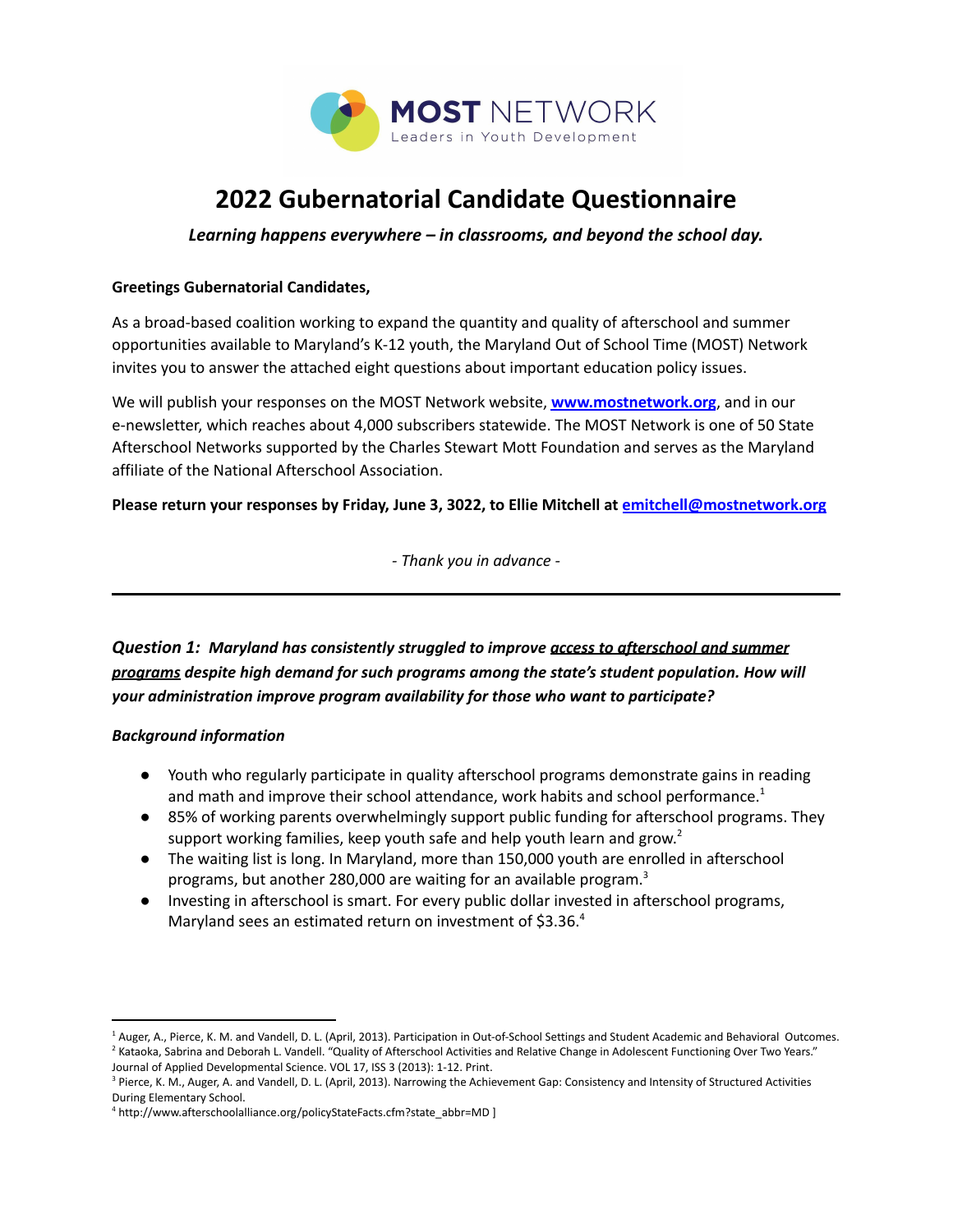**Response:** I recognize that Maryland's youth spend the majority of their time in school, home, or neighborhoods. My administration will focus on enriching kids' entire quality of life from cradle to career. I am the only gubernatorial candidate in the race that has proposed experiential/case-based learning to be included in our curricula because I believe that it is important for students to connect to real-world experiences and to engage community partners to play an integral role in after-school programs. We will also increase grant funding and tax incentives to organizations that provide after-school programs for students.

# *Question 2: Current trends in labor and technology raise serious questions about Maryland's approach to workforce development and skills training. <sup>5</sup> How would your administration support college and career readiness initiatives and prepare students for life after high school?*

#### *Background Information:*

- The appropriate student to counselor ratio of 250 to 1 according to the American School Counselor Association. Maryland has a ratio of 369 to 1 statewide, while Baltimore City has a ratio is 900 to 1. This disparity continues to grow, leaving fewer students with the supports necessary to make informed career decisions. 6
- Afterschool and summer programs improve students' college and career readiness by offering college visits, teaching marketable skills, assisting them in the education process, and making them more attractive to university admissions offices.<sup>7</sup>

**Response:** My administration believes that career training starts in our middle and high-school classrooms. In partnership with employers and unions, the Franchot administration will integrate union vocational training and apprenticeship programs into Maryland's public high school system, and pilot fully debt-free paths to a vocation or college degree. We will also guarantee employment in the six-week Conservation Jobs Corp Program for all interested Marylanders under the age of 22, expand the program's purview to include industries of the future, and facilitate placement for participants over the age of 18 in a related field with state or local agencies, or organized labor.

I am also committed to proactively implementing funding streams for Maryland's Historically Black Colleges and Universities and creating partnerships with our private

<sup>5</sup> Manyika, James, and Kevin Sneader. "Ai, Automation, and the Future of Work: Ten Things to Solve For." *McKinsey & Company*, McKinsey & Company, 9 Sept. 2021,

 $6$  Richman, Talia. "Baltimore sees declines in school counselor positions." Baltimore Sun, March 2, https://www.mckinsey.com/featured-insights/future-of-work/ai-automation-and-the-future-of-work-ten-things-to-solve-for.

<sup>2018.</sup>https://www.baltimoresun.com/education/bs-md-ci-sun-investigates-school-counselors-20180301-story.html. Accessed online Nov. 21, 2020.

 $^7$  Brand, Betsy, Valiant Andrew. "The Potential of Career and College Readiness Exploration in Afterschool Programs." Expanded Minds and Opportunities: Leveraging the Power of Afterschool and Summer Learning for Student Success, 2013,

https://www.expandinglearning.org/sites/default/files/em\_articles/1\_potentialofcareerandcollege.pdf. Accessed online on Nov 21, 2020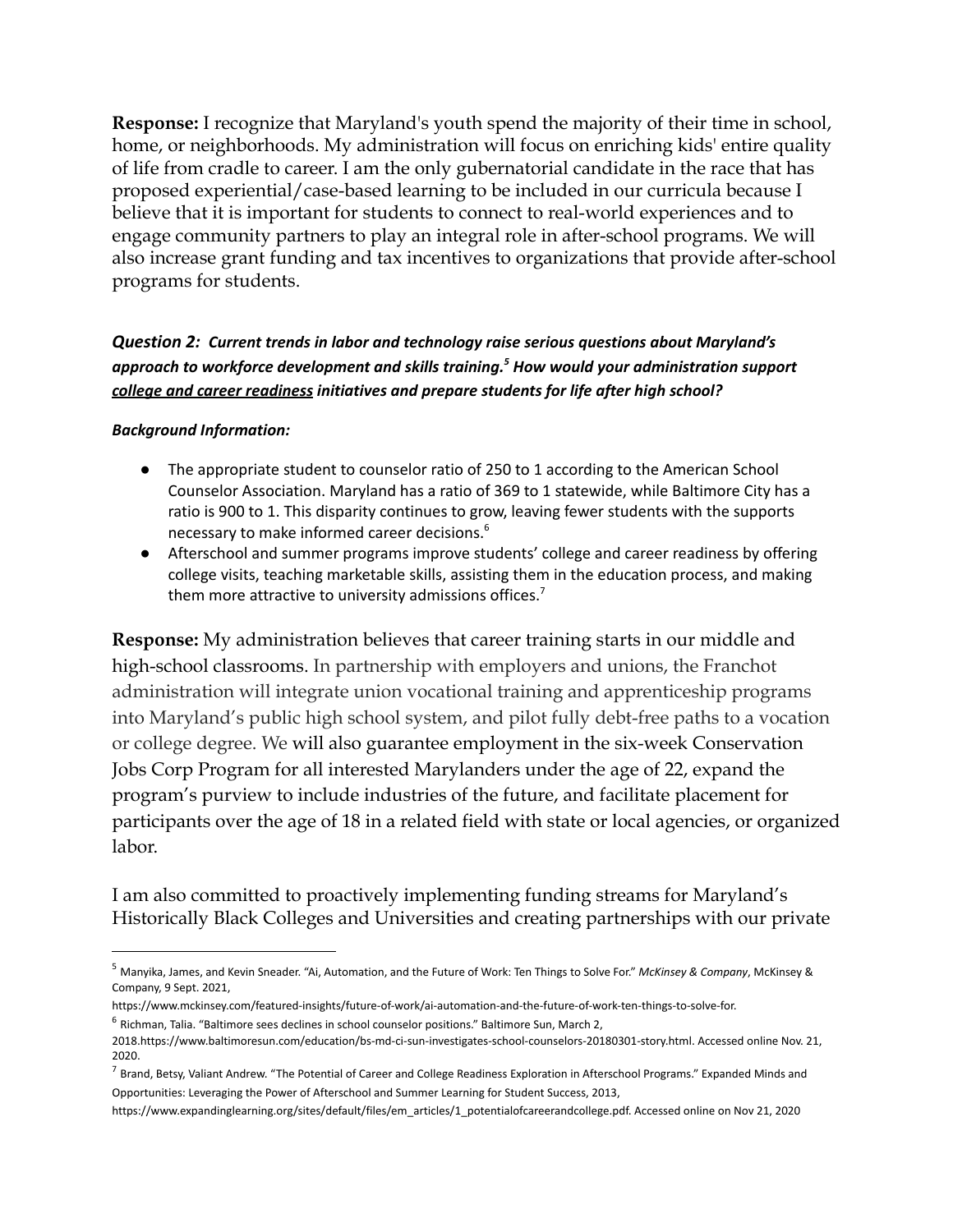and public sectors to create more financially competitive job opportunities for students during college and upon graduation.

Marylanders seeking new career opportunities will be eligible to enroll in the intensive multi-month program, and those exiting the criminal justice system will be offered this program in concert with their release. Facilities associated with the program will be paid for through municipal bonds and partnerships with the federal government, private sector, and unions.

# *Question 3***:** *STEM fields represent a significant proportion of the state's economic growth potential. How would your administration prioritize science and technology related education programs in Maryland?*

## *Background Information:*

- STEM fields have been an engine for economic growth in the state for decades. Today, jobs in engineering, computer science, IT, and medicine are set to grow dramatically across the mid-Atlantic region. These jobs typically require formal education and training but provide high salaries and benefits to those who obtain them. $^8$
- Equity problems persist in STEM disciplines. Women, as well as black and Hispanic graduates have historically been underrepresented in science and technology-related professions.<sup>9</sup> Engaging these students through expanded learning opportunities at an early age is an effective way to bridge this gap.
- Maryland's longstanding deficit in afterschool and summer programs has been a hinderance to STEM learning. While fundamental concepts in science and math are taught in Maryland public schools. Students learning more complex trades like coding and robotics benefit from the hands-on experiences and peer relationships that expanded learning programs provide.<sup>10</sup>

**Response:** STEM/STEAM programs will be a key component in our experiential learning model to ensure that our students are fully equipped to engage our modern economy. One of the reasons I chose my running mate, Monique Anderson-Walker, is because she has experience implementing STEM/STEAM programs in schools. During her time on the Council, she partnered with the Global Air Drone Academy to establish the S.T.E.A.M. (Science, Technology, Engineering, Arts and Math) Camp, a free drone program in which the students learn the rules of drone construction, piloting, and coding. These skills pair students with an opportunity to gain drone pilot licenses. Joint Base Andrews Command and the Intelligence Community (IC) have supported the program with access to Joint Base Andrews SPARKX Center, a renowned incubator, as well as IC-led seminars. This outstanding coalition also provides internship and career

<sup>8</sup> Eichensehr, Morgan. "Baltimore Ranks in Top 10 for 'STEM Friendly' Metro Areas." *Bizjournals.com*, Baltimore Business Journal, 10 Jan. 2018, https://www.bizjournals.com/baltimore/news/2018/01/10/baltimore-ranks-in-top-10-for-stem-friendly-metro.html.

<sup>9</sup> Kennedy, Brian, et al. "6 Facts about America's STEM Workforce and Those Training for It." *Pew Research Center*, Pew Research Center, 14 Apr. 2021, https://www.pewresearch.org/fact-tank/2021/04/14/6-facts-about-americas-stem-workforce-and-those-training-for-it/.

<sup>10</sup> "OST STEM Professional Development." *Click2Science*, The Noyce Foundation, http://www.click2sciencepd.org/ost-stem-pd.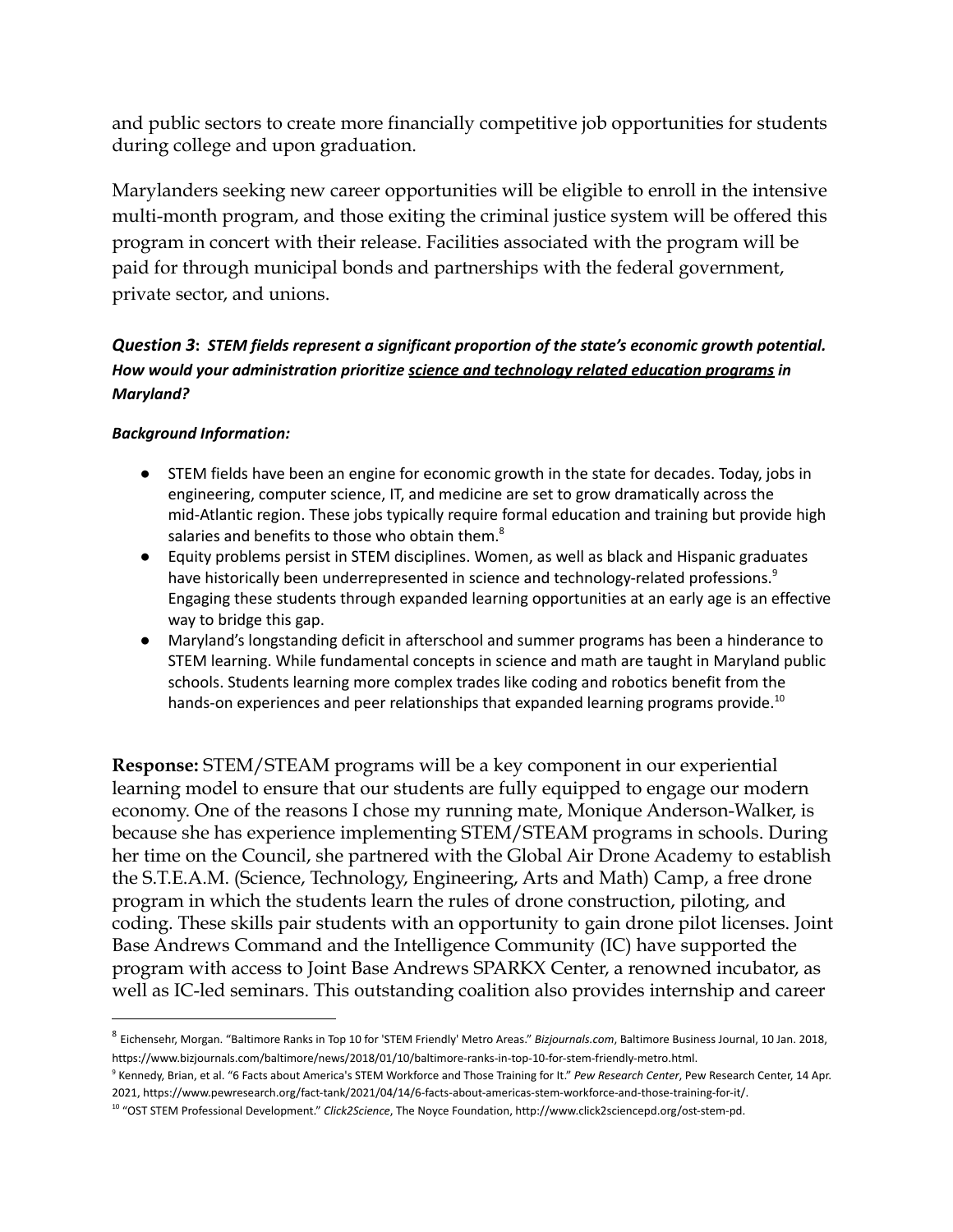opportunities for teens in District 8. My administration will work with our Secretary of Education, Secretary of Diversity Equity and Inclusion, local government, and community organizations to implement a similar program statewide. This initiative will be in coordination with our 100,000 jobs initiative and our [Conservation Jobs Corps](https://dnr.maryland.gov/publiclands/Pages/cjc_program.aspx) [Program](https://dnr.maryland.gov/publiclands/Pages/cjc_program.aspx) which will guarantee employment in the six-week for all interested Marylanders under the age of 22, and facilitate placement for participants over the age of 18 in a family-supporting job in an industry of the future.

*Question 4: The Blueprint for Maryland's Future was the state's most significant investment in education in over a decade, yet its full implementation has remained a contentious issue between the General Assembly and the Hogan administration. As governor, would you see the Blueprint fully implemented? How would you like to see the program expanded in your first term?*

#### *Background Information:*

- The Blueprint is designed to target students with the greatest need by using the number of students receiving Free and Reduced Meals at a given school as a metric for determining grant funding allocations. It also provides support for other worthwhile education initiatives including community schools, career and college readiness programs, expanded pre-K access, and the recruitment of high-quality teachers.<sup>11</sup>
- The Blueprint for Maryland's Future, which passed the General Assembly through a veto override, was delayed in its implementation when the Hogan administration shortchanged the state's annual education budget<sup>12</sup> and rejected the initial list nominees for the Accountability and Implementation board appointed by the state legislature.<sup>13</sup>

**Response:** I will fund and implement Kirwan as passed. My attempts to seek clarity on its long-term funding were based on my first-hand experience seeing the type of budgeting practices that required the creation of an education lockbox. I have seen the impacts of education reform legislation from Thorton and now Kirwan. These commissions were good starting points, and I support outcomes such as universal Pre-K from the Kirwan Commission. Yet, as we look to implement a bold vision for the State by introducing policies such as a case-based learning model, and reducing standardized testing so students and teachers are empowered, we need sustainable funding and curriculum reform to prepare our students to engage in an evolving society. I want us to go beyond the Kirwan Commission by ensuring that we develop an education blueprint that does not only solve temporary challenges but creates a pathway for sustainable educational development for our students."

<sup>11</sup> "Overview: The Blueprint for Maryland's Future." *Maryland State Department of Education*,

https://marylandpublicschools.org/Blueprint/Pages/Overview.aspx.

<sup>&</sup>lt;sup>12</sup> Shwe February 18, Elizabeth. "Mandate Debate: Prince George's, Baltimore Lawmakers Press for Education Funding Hogan Left out of Budget." *Maryland Matters*, 18 Feb. 2022,

https://www.marylandmatters.org/2022/02/18/mandate-debate-prince-georges-baltimore-lawmakers-press-for-education-funding-hogan-leftout-of-budget/.

<sup>13</sup> Shwe, Elizabeth. "Hogan Makes Deadline for Naming Members to Education Reform Oversight Panel." *Maryland Matters*, 1 Oct. 2021, https://www.marylandmatters.org/2021/10/01/hogan-makes-deadline-for-naming-members-to-education-reform-oversight-panel/.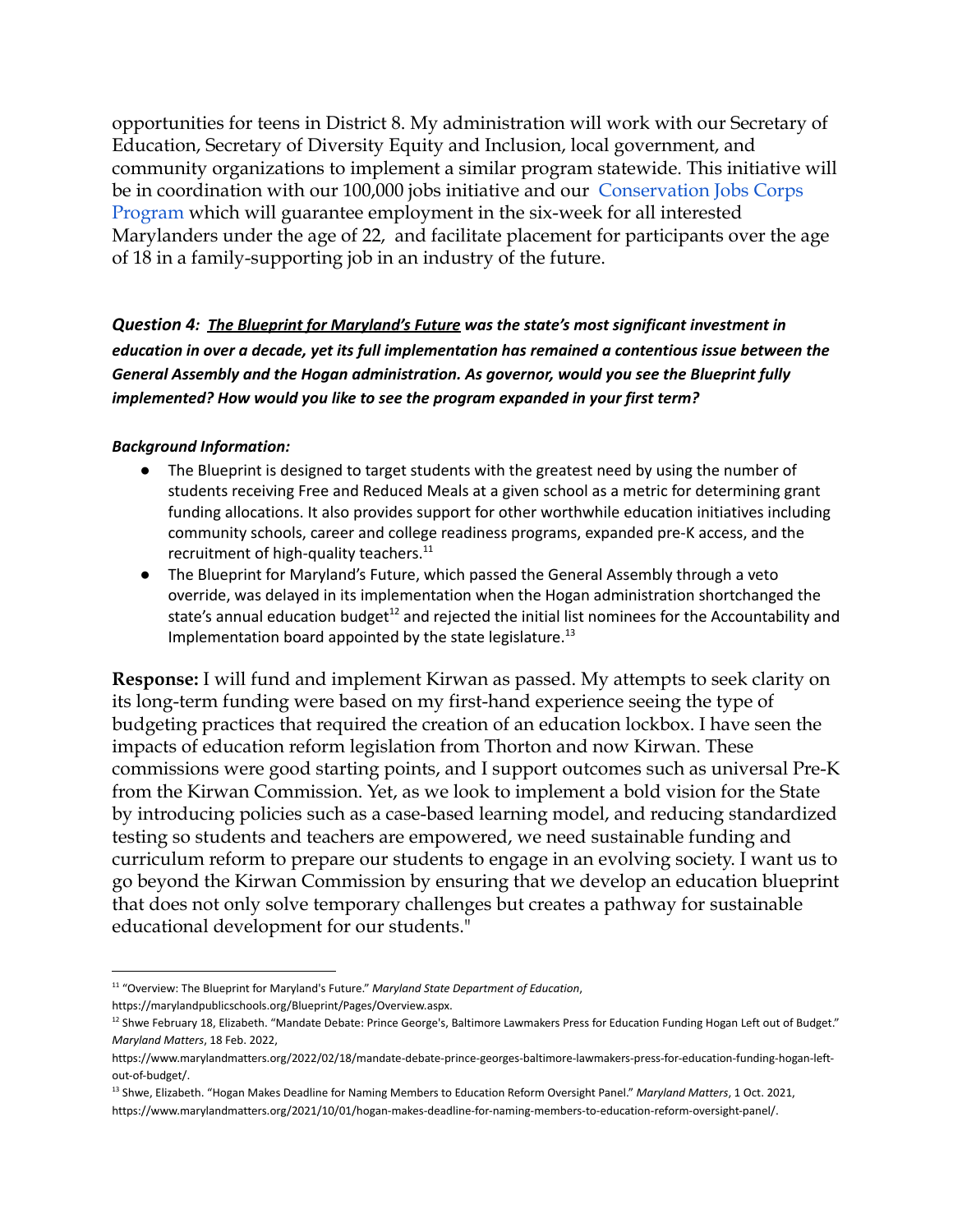## *Question 5: How will you support the expansion of the Community School Strategy in the state of Maryland?*

#### *Background Information:*

- Community schools help alleviate the effects of concentrated poverty in the state's communities by providing food and sanitation services to students, and by fostering partnerships with local organizations to establish free and low-cost afterschool and summer programs.<sup>14</sup>
- Community schools are particularly effective in low-income neighborhoods in cities and rural where social services and basic amenities can be few and far between.<sup>15</sup> These institutions become community hubs that cater not only to the needs of students, but their families as well.
- The Blueprint for Maryland's Future created pathways for schools across the state to access funding to implement the community school strategy. Nearly 300 community schools currently exist in Maryland, with dozens more poised to adopt the strategy over the next ten years.

**Response:** My administration will support the Community Schools Strategy by ensuring they are not only properly funded, but also have the personnel to meet community needs. I understand how vital community school coordinations are to engaging families and communities in the learning environment, and creating opportunities by doing so. Our schools are often a key opportunity to deliver resources and educate families on opportunities, and I will ensure we have staff on the ground that are able to do so.

*Question 6: Our partners have long advocated for the creation of a statewide office to coordinate and direct Expanded Learning initiatives in Maryland. Would your administration approve of an "Director (or assistant superintendent) of Expanded Learning" role and provide them with the resources necessary to promote and expand learning experiences outside of traditional school hours?*

#### *Background Information:*

- *●* Building strong partnerships between community organizations and school districts can be challenging, often due to weak lines of communication between the two parties and low levels of system-wide organization.<sup>16</sup> A Director of Expanded Learning can alleviate this by promoting a comprehensive state-level strategy for OST programs, building personal relationships with relevant stakeholders, and guiding the utilization of federal funding.
- Expanded Learning coordinators have proven to be effective both at the local level and in other states in the US. In Maryland, the Director of Community Schools has been an effective model for the implementation of statewide education initiatives. Offices like these act as intermediaries between schools, education officials, and program providers to expand the

<sup>14</sup> Partnership for the Future of Learning, *The Community Schools Playbook,* 2017

<sup>15</sup> Williams, Doris Terry. Center for American Progress, *The Rural Solution: How Community Schools Can Reinvigorate Rural Education*. September 2010

<sup>16</sup> Anthony, Kenneth and Morra, Joseph, "Creating Holistic Partnerships Between School and Afterschool," *Institute of Education Sciences,* Fall 2016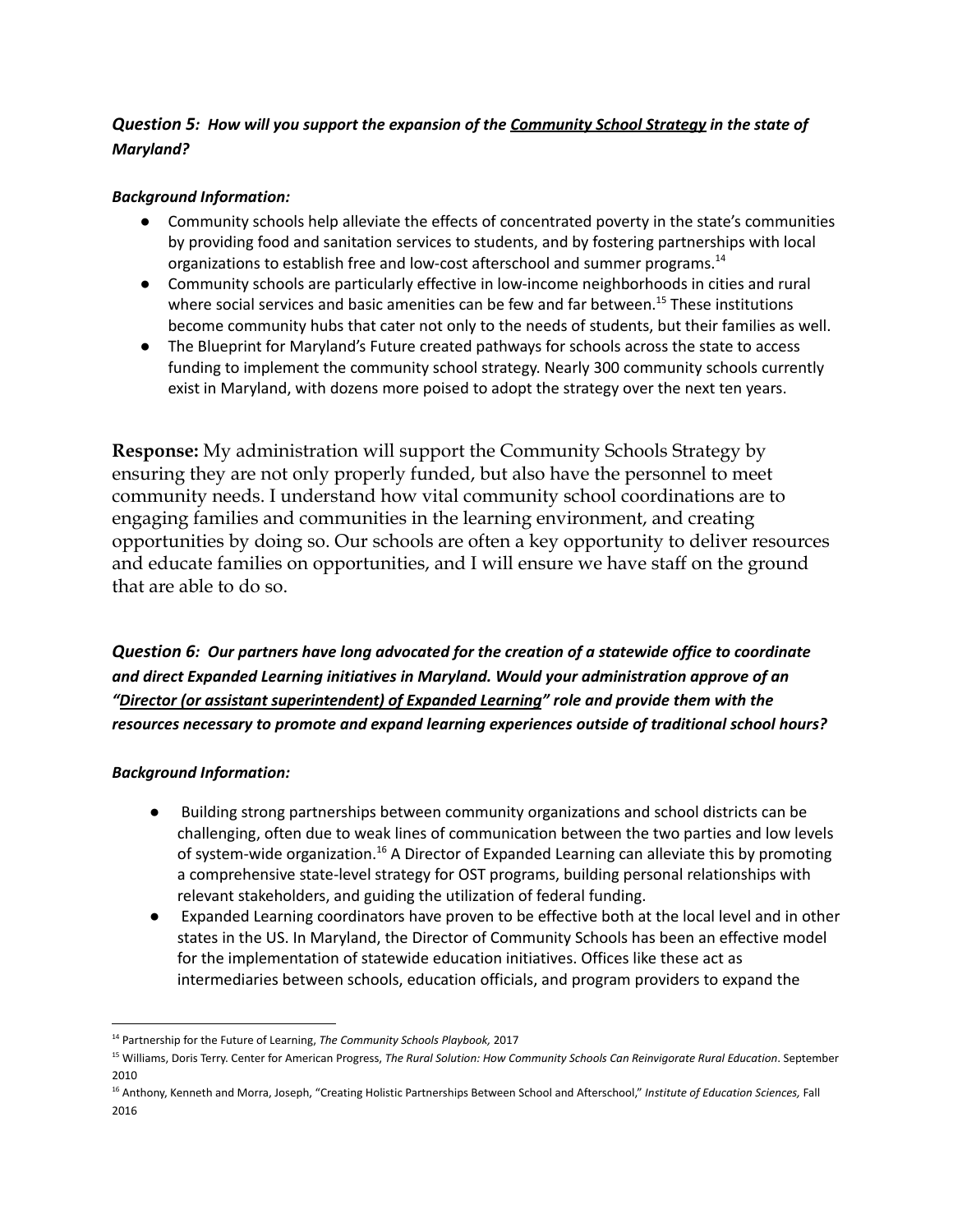quantity and quality of OST programming in communities across the country.<sup>17</sup>

**Response:** Yes, my administration believes that success does not happen in silos. We will create a center of excellence in our State's government to restore Marylanders' faith in our ability to meet the challenges we face, and we will create the necessary agencies/ roles and programs to achieve our vision. I would explore the creation of an Expanded Learning Task Force to foster collaboration, and accountability and support the implementation. The lead on the task force would work hand-in-hand to help us not only achieve our educational outcome goals but will have a seat at the table when it comes to developing and deploying our public safety and economic development initiatives.

*Question 7: Parents and educators are currently grappling with shifting cultural attitudes towards social justice and identity. In recent months, these debates have spilled into school board meetings across the country. What role, if any, would your administration play in shaping policy around discussions of race, gender, sexual orientation, and equity in the classroom?*

## *Background Information:*

- State governments in Florida, Texas, and elsewhere have imposed limitations on content related to race, gender, and sexual orientation in school curricula in recent months, sparking controversy over the role of government and families in moderating classroom discussions on these subjects.<sup>18</sup> At times, these laws have seen specific books and authors banned from lesson plans altogether.
- There is strong evidence to suggest that a diverse teaching workforce improves student performance and satisfaction, particularly when students share aspects of their identity with their teachers. 19

**Response:** Our classrooms and curricula will promote intellectual diversity and be reflective of our society. We have pledged to appoint a Secretary of Diversity Equity and Inclusion who will be responsible for working with our Secretary of Education, local government, parents, and educational professionals to help us achieve this goal by publicly issuing a report outlining priority action items for the administration. I have a bedrock commitment to ensuring our classrooms are welcoming to all students, and provide them the confidence and encouragement they need to thrive for a lifetime.

<sup>17</sup> "About Expanded Learning in California." *California AfterSchool Network*, 8 Nov. 2011,

https://www.afterschoolnetwork.org/splash-feature/about-expanded-learning-california-0.

<sup>18</sup> Greene, Peter. "Not Just Florida. How 'Don't Say Gay' Legislation Compares in Other States." *Forbes*, Forbes Magazine, 18 Apr. 2022, https://www.forbes.com/sites/petergreene/2022/04/14/not-just-florida-how-dont-say-gay-legislation-compares-in-other-states/?sh=52b3381d 7678.

<sup>19</sup> Redding, Christopher. "A Teacher like Me: A Review of the Effect of Student–Teacher Racial/Ethnic Matching on Teacher Perceptions of Students and Student Academic and Behavioral Outcomes." *Review of Educational Research*, vol. 89, no. 4, 2019, pp. 499–535., https://doi.org/10.3102/0034654319853545.